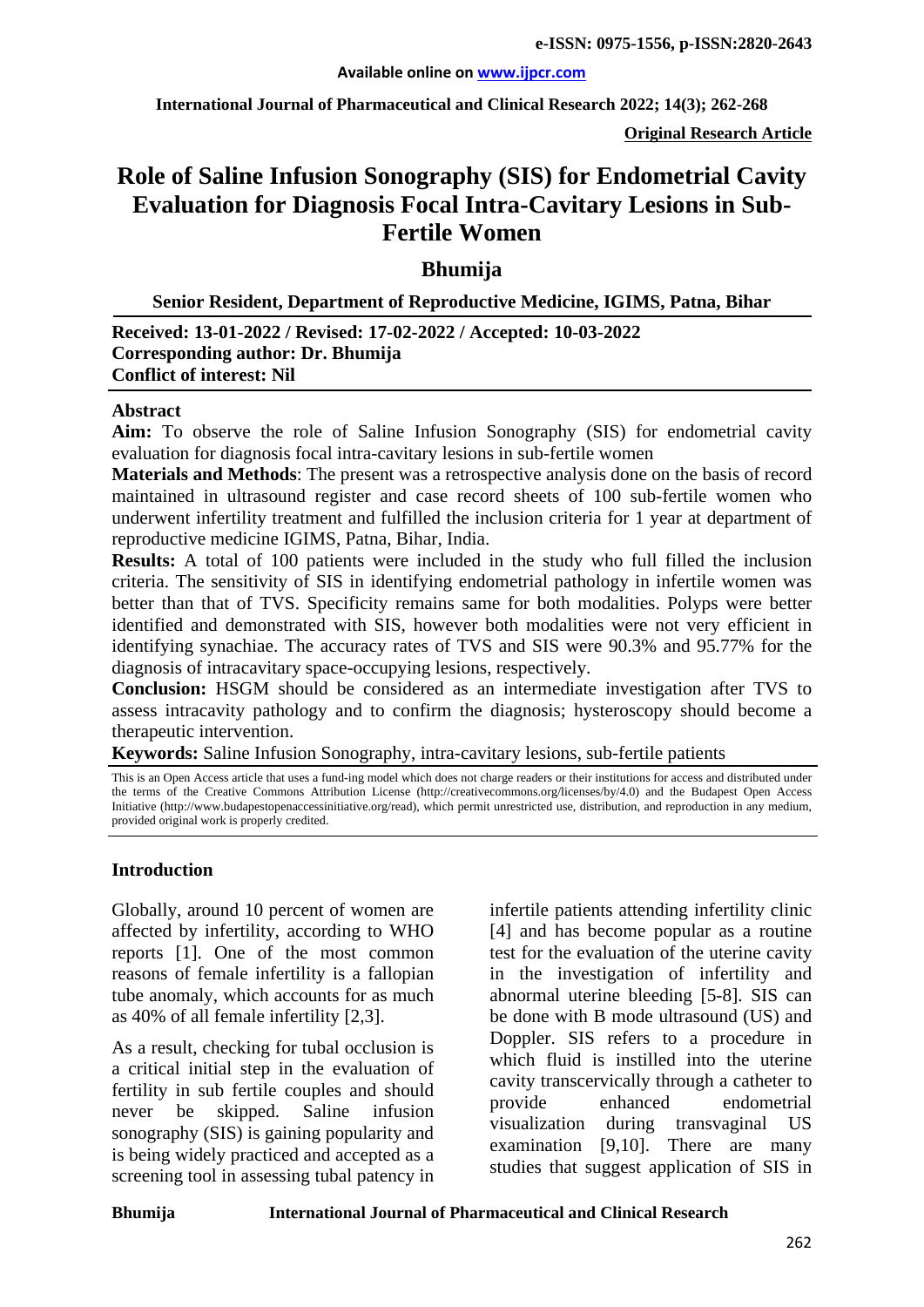evaluating uterine defects in patients with recurrent pregnancy loss as well as in those undergoing in vitro fertilization (IVF) [11,12].

SIS can demonstrate a patent tube; however, if blocked, the site of block is difficult to elicit. SIS aids in improved sonographic detection of endometrial pathologies, such as polyps, hyperplasia, leiomyomas, and sometimes adhesions. In addition, it can help in avoiding invasive diagnostic procedures in some patients as well as can optimize the preoperative evaluation process for those women who require therapeutic intervention. It is a well-tolerated technique, could be easily and rapidly performed at minimal cost, and has virtually lower risk of adverse effects and severe complications. The current study was done to observe the role of SIS to diagnose focal intra-cavitary lesions in sub-fertile patients. Hence the present study was carried out to observe the role of Saline Infusion Sonography (SIS) to diagnose focal intra-cavitary lesions in sub-fertile patients.

#### **Materials and Methods**

The present was a retrospective analysis done on the basis of record maintained in ultra sound register and case record sheets of 100 sub-fertile women who underwent infertility treatment and fulfilled the inclusion criteria for 1 year at department of reproductive medicine IGIMS, Patna, Bihar, India.

#### **Inclusion criteria**

- Women between 25-40 years of age
- All cases of Sub-fertility
- Previous history of recurrent spontaneous abortion

# **Exclusion criteria**

- Suspected case of genital tuberculosis
- Pelvic infection
- Active vaginal bleeding
- Suspected pregnancy

• Genital malignancy

# **Methodology**

Initial workup of detailed clinical history to identify possible predisposing factors leading to infertility and the duration of symptoms was obtained from all the patients. According to standard treatment protocol, all patients had undergone detailed general examination as well as pelvic examination.

Routine laboratory investigations were done before undergoing SIS. SIS was performed on the 7th or 8th day of the menstrual cycle. Their outcome of diagnosing tubal patency was subsequently analyzed by an independent observer in the evaluation of uterine cavity and tubal patency. The primary outcome was to observe the role of SIS to find out endometrial pathology in sub-fertile patients.

# **Procedure**

Procedures were done after obtaining valid informed consent. Premedication with ibuprofen 500 or hyoscine 10 mg was given ½ h before the procedure. Emergency cart was kept ready for any vasovagal attack. A bimanual examination was performed, Cusco's self-retaining speculum inserted, antiseptic cleaning of the cervix and vagina was performed, and a Foleys catheter of size-8 was introduced into the external os with the help of artery forceps, which was kept intracervically. In patulous os, it was kept above internal os, 2–3 ml of normal saline was pushed to inflate the bulb. Around 20 ml normal saline was kept ready with a 20 ml syringe. After removing stellate of catheter, normal saline was slowly pushed into catheter. Maximum 50 ml of normal saline was instilled. Once adequate distension of uterine cavity achieved, a sagittal sweep from cornua to cornua followed by an axial sweep from fundus to external cervical os was performed with a transvaginal probe. The cavity was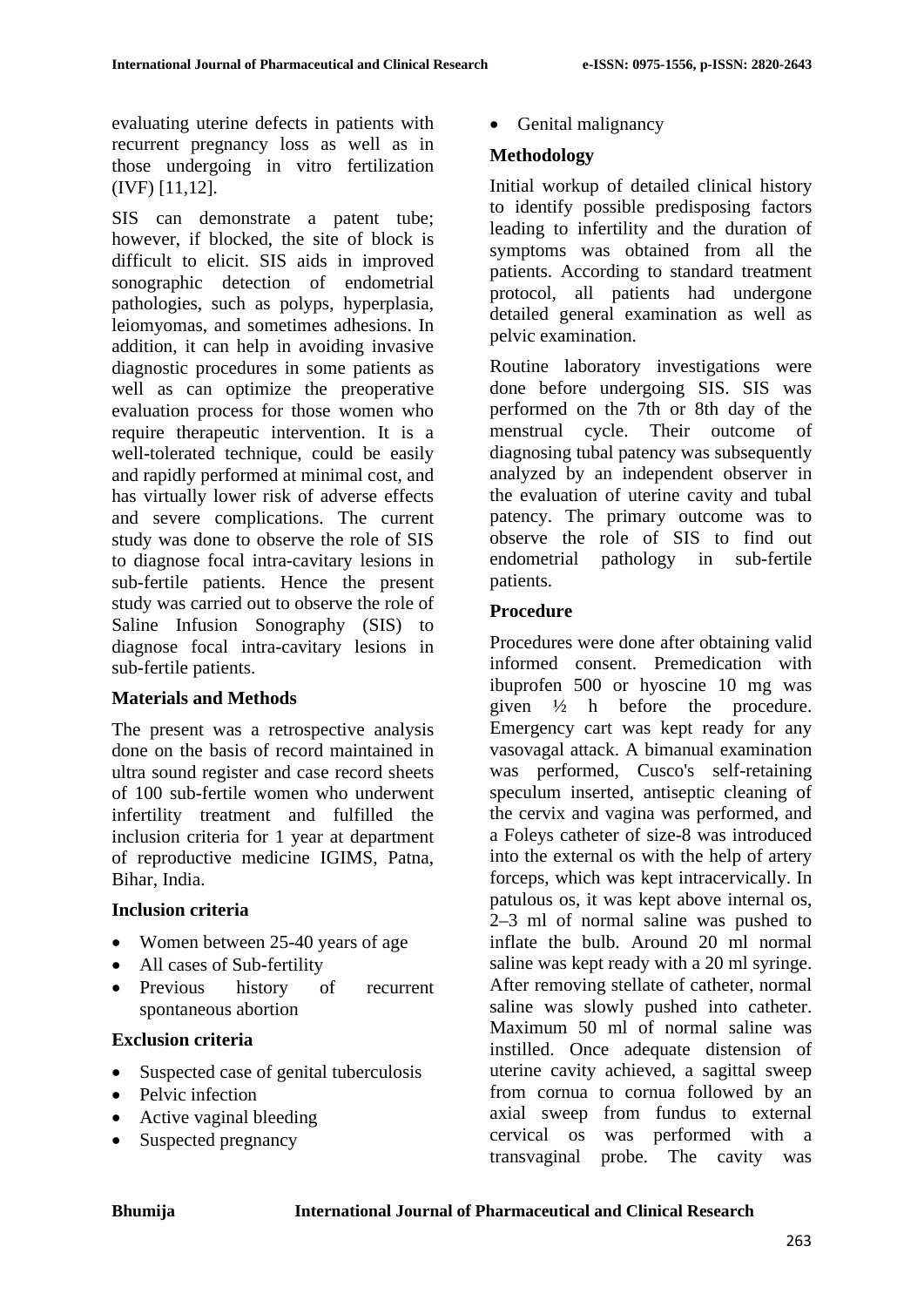evaluated for the presence of any abnormality. Subsequently, each tube was visualized separately for the presence of fimbrial turbulence (waterfall sign) which was taken as a sign of tubal patency. The presence of fluid in pouch of Douglas after SIS was also taken as a sign of tubal patency.

### **Statistical analysis**

Student's t test and chi-square test will be used for statistical analysis. A value of  $p <$ 0.05 will be considered statistically significant.

# **Results:**

A total of 100 patients were included in the study who full filled the inclusion criteria. The patient's demographic characteristics are shown in Table 1. The mean age of patients was 30.27±5.8 years and 78% was primary infertility. The prevalence of intra-cavitary space occupying lesions was 21% and the prevalence of endometrial polyp and submucous fibroid were 17% and 1.55%, respectively.

Table 2 gives the diagnostic performance of TVS and SIS. The sensitivity of SIS in identifying endometrial pathology in infertile women was better than that of TVS. Specificity remains same for both modalities. Polyps were better identified and demonstrated with SIS, however both modalities were not very efficient in identifying synachiae.

The ROC curves of TVS and SIS for the diagnosis of the intracavitary lesions were shown in Figure 1. Analysis for each intracavitary lesion (endometrial polyps and fibroid) to determine the differences between TVS and SIS (Figure 1B and 1C), but only 7 submucosal fibroid cases were observed. Hence, we primarily aimed to evaluate the diagnostic accuracy of TVS and SIS for overall intracavitary spaceoccupying lesions. The pairwise comparison of AUC determined which method was the most accurate diagnostic procedure. The AUCs showed that SIS had statistically significantly higher diagnostic reliability compared to TVS in the diagnosis of the only endometrial polyp  $(AUC=0.792$  and  $AUC=0.7771$ , respectively;  $p<0.0001$  (Figure 1B). Although there were only 7 cases for submucous fibroid, both of the two procedures had similar AUCs for the detection of submucous fibroid  $(AUC=0.872$  and  $AUC=0.815$  for TVS and SIS, respectively; p=0.01) (Figure 1C). In general, saline infusion sonography yielded better results compared to TVS in the diagnosis of the intracavitary spaceoccupying lesions (AUC=0.775 and AUC= $0.697$ , respectively;  $p<0.0001$ ) (Figure 1A). The accuracy rates of TVS and SIS were 90.3% and 95.77% for the diagnosis of intracavitary space-occupying lesions, respectively.

|                                      | Mean (SD)  |  |  |  |
|--------------------------------------|------------|--|--|--|
| Age(years)                           | 30.27(5.8) |  |  |  |
| <b>Gravidity</b>                     | 0.3(0.5)   |  |  |  |
| BMI (kg/m2)                          | 24.62(4.6) |  |  |  |
| <b>Duration</b><br>infertility<br>of | 7.0(4.0)   |  |  |  |
| (years)                              |            |  |  |  |
| Infertility $n$ (%)                  |            |  |  |  |
| Primary                              | 78%        |  |  |  |
| Secondary                            | 22%        |  |  |  |

**Table 1. Demographic and clinical parameters of the patients**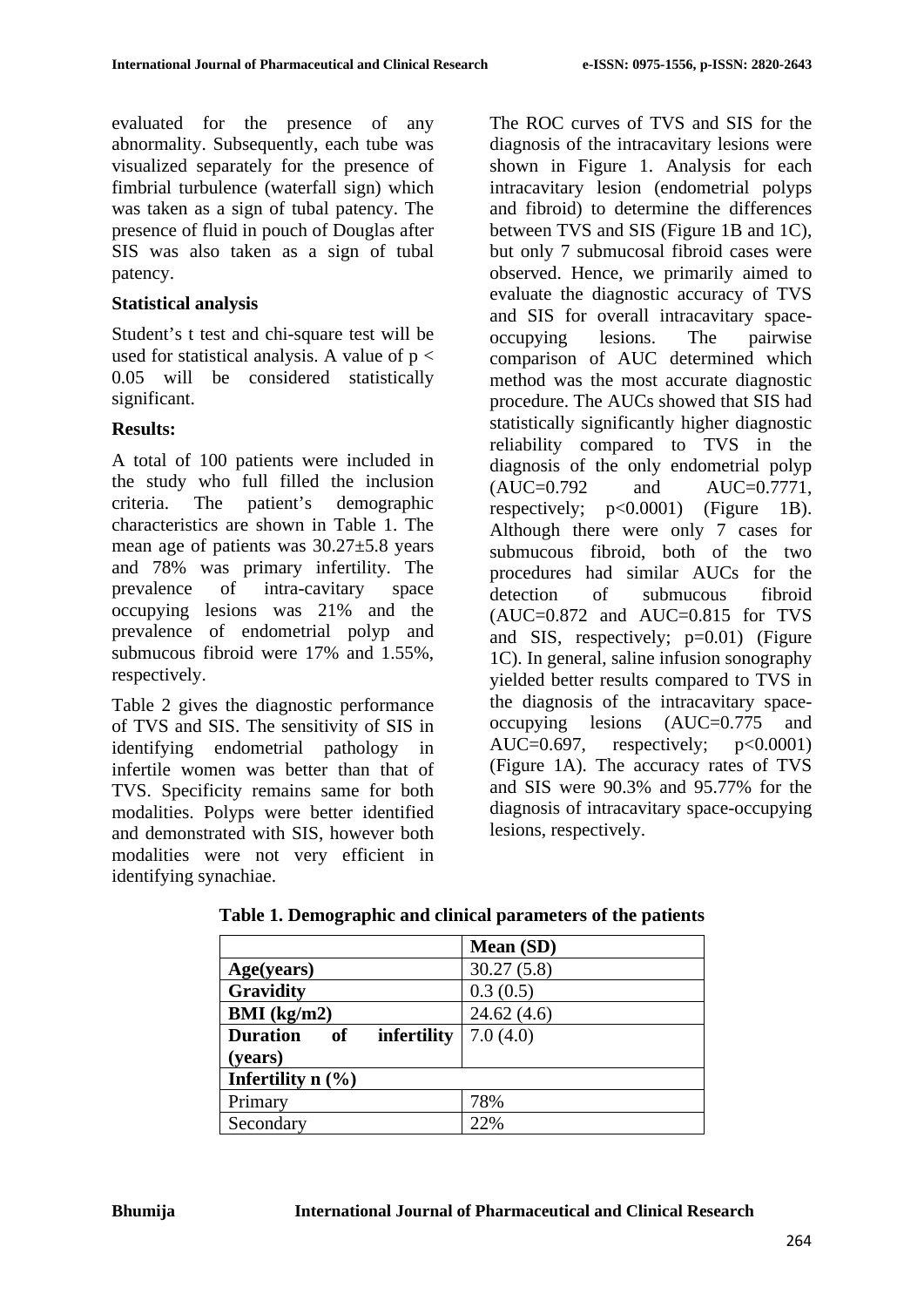| Test       | Sensitivity | Specificity |        | Positive value predictive Negative predictive value |
|------------|-------------|-------------|--------|-----------------------------------------------------|
| <b>SIS</b> | 85.62 %     | 91.86%      | 87.20% | 93.71%                                              |
| <b>TVS</b> | 79.04%      | 91.86%      | 89.82% | 82.96%                                              |





**Figure 1. The comparison of ROC curve of TVS and SIS for intracavitary lesions; A. Overall B. Endometrial polyp C. Submucous fibroid**

#### **Discussion:**

HSGM has a higher sensitivity and specificity as well as positive and negative predictive values for the diagnosis of endometrial polyps and submucous fibroids when compared with TVS. It also confirms that the HSGM procedure has a low failure rate, in contrast to at least one other published study which claimed a failure rate of 7%. [13]

There are many tools used in diagnosis of intrauterine pathology, the most frequently used being TVS, SIS, and endometrial sampling, used individually or in combination. The choice of one test over another will depend primarily on its diagnostic accuracy. [14]

AUB is a very common symptom in women of all ages. For patients with AUB, TVS is performed as an initial investigation. In cases where TVS

demonstrates an abnormal endometrial thickness or if TVS is suboptimal, SIS is performed. SIS is also recommended in patients with normal TVS who are unresponsive to medical management. Evaluation of AUB is of special importance in postmenopausal women, because of the high prevalence of endometrial cancer in this women. [15]

Saline infusion sonography is recently being practiced in order to assess the endometrium. Adequate distension of the endometrial cavity depicts intracavity lesions better than the routine TVS. The lesions stand out prominently within the distended endometrial cavity. A 3D reconstruction of the uterus along with tomographic imaging during the SIS study is very helpful in knowing the precise location of the lesion and help as a guide to the surgeon in treating the same. [16]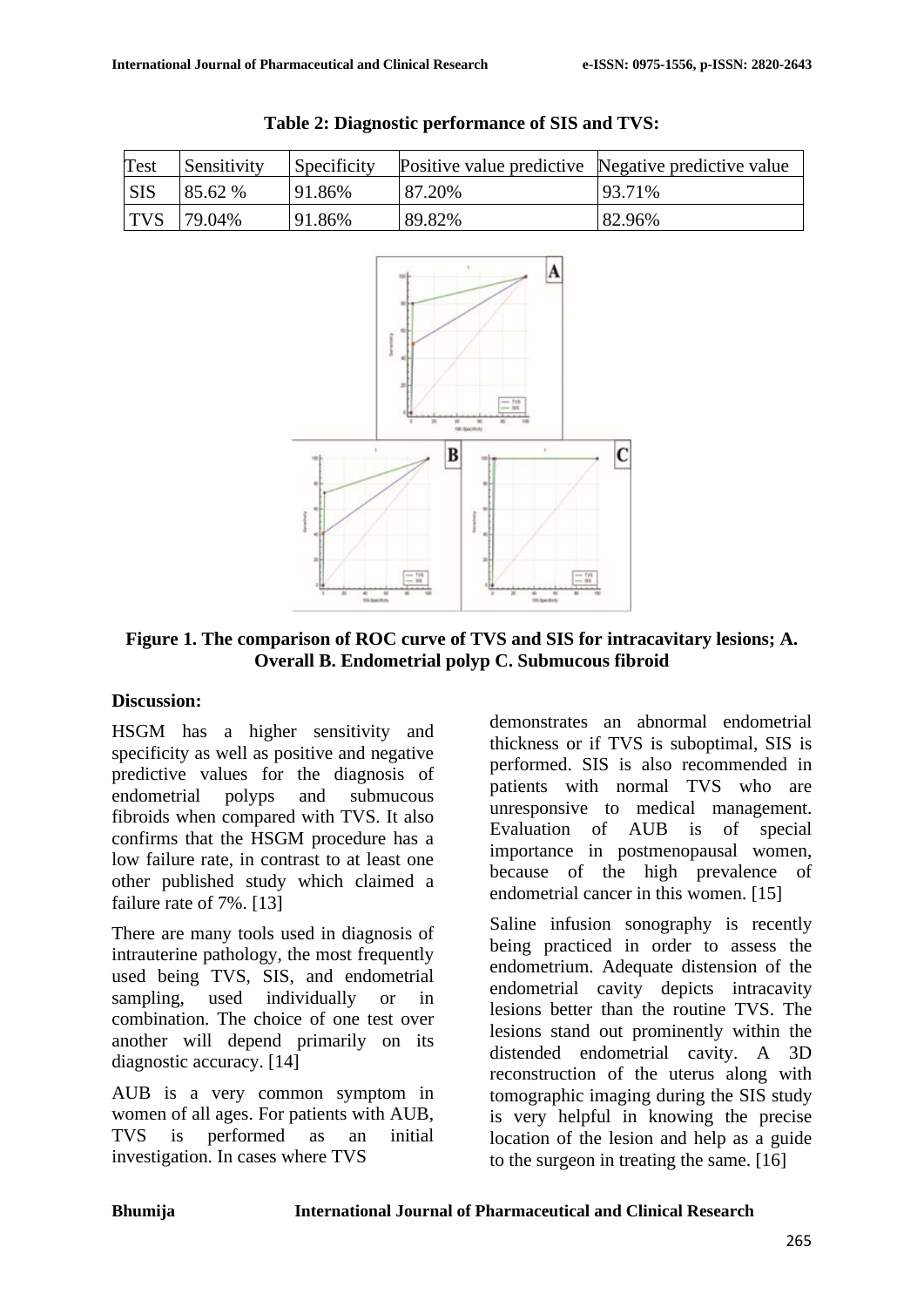SIS can be done as an outpatient procedure and requires no anaesthesia. Most of the women are able to cooperate throughout the procedure. SIS is considered a better modality for imaging of endometrial and sub endometrial lesions. [17]

It is substantial that to diagnose the uterine abnormalities accurately, because surgical correction of the pathologies may improve the treatment success of the infertile women. [18,19] TVS is a simple and noninvasive tool to diagnose the uterine cavity abnormalities and it has good accuracy in some studies. [20] Although TVS is generally used to evaluate the uterine pathologies in gynecology practice, the diagnostic efficiency of TVS is poor with especially intracavitary masses. [21] Some studies have demonstrated poor diagnostic accuracy, sensitivity and positive predictive values in the detection of endometrial polyps. [22]

Other procedures used in the diagnostic protocol of infertility are: hysterosalpingography (HSG), which is a radiological procedure, which allows, through the introduction of a radio-opaque contrast medium inside the cervical canal, the assessment of uterine cavity, and Fallopian tubes; magnetic resonance imaging (RMI), particularly useful for evaluating the myometrium and ovaries; laparoscopy with chromopertubation (or dye) test, accurate to diagnose the causes of tubal occlusion and to study of the pelvic peritoneum. [23]

Luciano *et al.* [24] evaluated benefits and accuracy of hysterosalpingo-contrast sonography (HyCoSy) in the study of tubes, compared to HSG and laparoscopic cromopertubation; the sensitivity and specificity for HyCoSy in determining tubal patency compared with laparoscopic chromopertubation were 97% and 82%, respectively; the positive predictive value was 88% and the negative predictive value was 95%.

Reda et al. emphasized the important role of SIS in repeated implantation failure and they concluded that SIS might save the invasive procedure for selected cases. [25] SIS may be an effective choice to evaluate the endometrial cavity in infertile patients as it is of higher accuracy, better tolerability, cost-effective and decreases the necessity of invasive procedures. However, SIS could be used in gynecology clinics that do not have enough opportunity as the first-line screening tool especially in developing countries. [26]

# **References**

- 1. World Health Organization. Sexual and Reproductive Health. [Last accessed on 2018 Jul 23]. Available from: http://www.who.int/reproductivehealth /topics/infertility/perspective /en/index.html.
- 2. Kupesic S, Kurjak A. Interventional ultrasound in human reproduction. In: Kupesic S, De Ziegler D, editors. Ultrasound and Infertility. New York, NY: Parthenon Publishing; 2000. pp. 253–63.
- 3. Patil M. Assessing tubal damage. J Hum Reprod Sci. 2009;2:2–11.
- 4. Saunders RD, Shwayder JM, Nakajima ST. Current methods of tubal patency assessment. FertilSteril. 2011;95:2171–9.
- 5. American College of Obstetricians and Gynecologists. ACOG technology assessment in obstetrics and gynecology No 5: Sonohysterography. Obstet Gynecol. 2008;112:1467–9.
- 6. American Institute of Ultrasound in Medicine, American College of Radiology, American College of Obstetricians and Gynecologists, Society of Radiologists in Ultrasound. AIUM practice guideline for the performance of sonohysterography. J Ultrasound Med. 2012;31:165–72.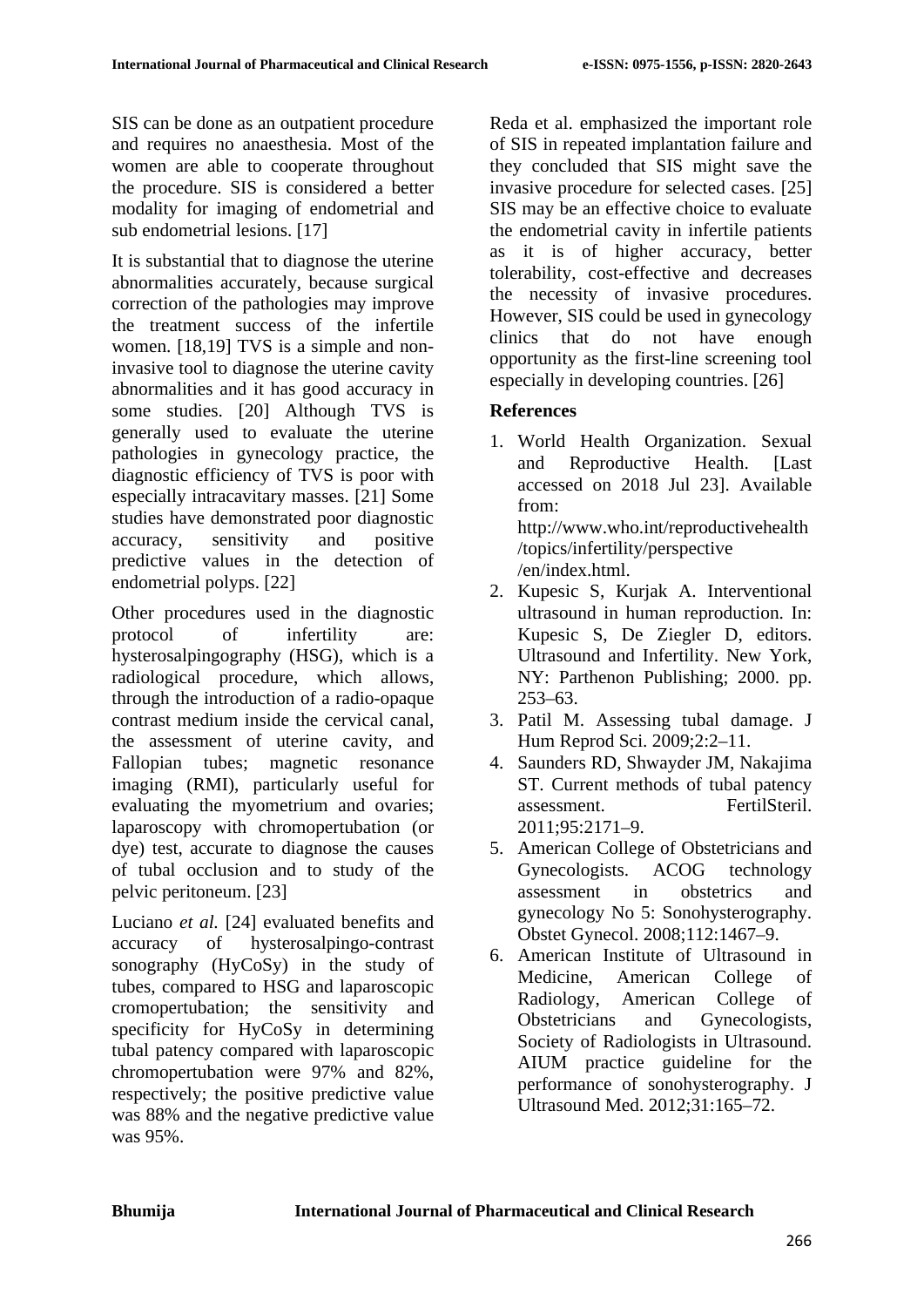- 7. Goldstein SR. Modern evaluation of the endometrium. Obstet Gynecol. 2010;116:168–76.
- 8. Tur-Kaspa I, Gal M, Hartman M, Hartman J, Hartman A. A prospective evaluation of uterine abnormalities by saline infusion sonohysterography in 1,009 women with infertility or abnormal uterine bleeding. FertilSteril. 2006;86:1731–5.
- 9. Parsons AK, Lense JJ. Sonohysterography for endometrial abnormalities: Preliminary results. J Clin Ultrasound. 1993;21:87–95.
- 10. Syrop CH, Sahakian V. Transvaginalsonographic detection of endometrial polyps with fluid contrast augmentation. Obstet Gynecol. 1992;79:1041–3.
- 11. Hajishafiha M, Zobairi T, Zanjani VR, Ghasemi-Rad M, Yekta Z, Mladkova N. Diagnostic value of sonohysterography in the determination of fallopian tube patency as an initial step of routine infertility assessment. J Ultrasound Med. 2009;28:1671–7.
- 12. Malek-Mellouli M, Gharbi H, Reziga H. The value of sonohysterography in the diagnosis of tubal patency among infertile patients. Tunis Med. 2013;91:387–90.
- 13. M. H. Emanuel, M. J. C. Verdel, H. Stas, K. Wamsteker, and F. B. Lammes, "An audit of true prevalence of intra-uterine pathology: the hysteroscopical findings controlled for patient selection in 1202 patients with abnormal uterine bleeding," Gynaecological Endoscopy, vol. 4, no. 4, pp. 237-41, 1995.
- 14. Krampl E, Bourne T, Solbakken HH, Istre O. Transvaginal ultrasonography, sonohysterography and operative hysteroscopy for the evaluation of abnormal uterine bleeding. Acta Obstet Gynecol Scand. 2001;80:616-22.
- 15. Alfhaily F, Ewies A. The first-line investigation of postmenopausal

bleeding: Transvaginal ultrasound scanning and endometrial biopsy may be enough. Int J Gynecol Cancer 2009;19:892–5.

- 16. Allison SJ, Horrow MM, Kim HY, Lev-Toaff AS. saline-infused sonohysterography: tips for achieving greater success. Radiographics. 2011 Nov- Dec;31(7):1991-2004.
- 17. Berridge DL, Winter TC. Saline infusion sonohysterography: technique, indications, and imaging findings. J Ultrasound Med. 2004 Jan;23(1):97- 112; quiz 114-5.
- 18. Mollo A, De Franciscis P, Colacurci N, et al. Hysteroscopic resection of the septum improves the pregnancy rate of women with unexplained infertility: a prospective controlled trial. Fertil Steril 2009;91:2628-31.
- 19. Pritts EA, Parker WH, Olive DL. Fibroids and infertility: an updated systematic review of the evidence. FertilSteril 2009;91:1215-23.
- 20. Vercellini P, Cortesi I, Oldani S, et al. The role of transvaginal ultrasonography and outpatient diagnostic hysteroscopy in the evaluation of patients with menorrhagia. Hum Reprod 1997;12:1768-71.
- 21. Seshadri S, El-Toukhy T, Douiri A, et al. Diagnostic accuracy of saline infusion sonography in the evaluation of uterine cavity abnormalities prior to assisted reproductive techniques: a systematic review and meta-analyses. Hum Reprod Update 2015;21:262-74.
- 22. Ragni G, Diaferia D, Vegetti W, et al. Effectiveness of sonohysterography in infertile patient work-up: a comparison with transvaginal ultrasonography and hysteroscopy. GynecolObstet Invest 2005;59:184-8.
- 23. Saunders R.D., Shwayder J.M., Nakajiama S.T.: "Current methods of tubal assessment". Fertil. Steril., 2011, 95, 2171.